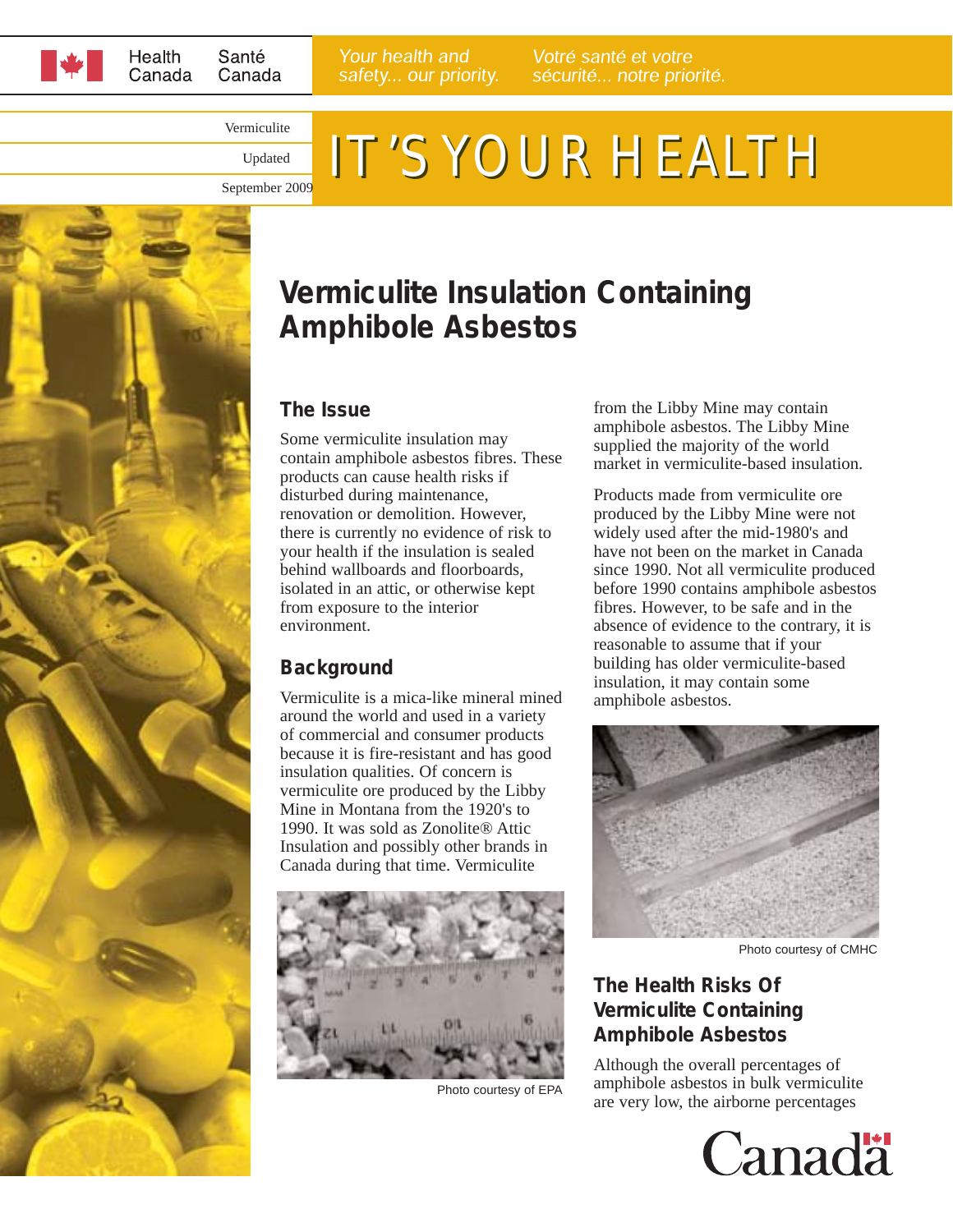can increase if the material is disturbed. Asbestos poses health risks only when fibres are present in the air that people breathe. If asbestos fibres are enclosed or tightly bound in a product, for example in asbestos siding or asbestos floor tiles, there are no significant health risks. How exposure to asbestos can affect you depends on:

- the concentration of asbestos fibres in the air;
- how long the exposure lasted;
- how often you were exposed;
- the size of the asbestos fibres inhaled; and
- the amount of time since the initial exposure.

When inhaled in significant quantities, asbestos fibres can cause asbestosis (a scarring of the lungs which makes breathing difficult), mesothelioma (a rare cancer of the lining of the chest or abdominal cavity) and lung cancer. The link between exposure to asbestos and other types of cancers is less clear.

Based on current information, there is no evidence that vermiculite currently available for horticultural purposes (e.g. potting plants) is a health risk when used as directed.

#### **Minimizing Your Risk**

The best way to minimize your risk of amphibole asbestos exposure is to avoid disturbing vermiculite-based insulation in any way. If vermiculitebased insulation is contained and not exposed to the home or interior environment, it poses very little risk.

If you are concerned that your home may contain vermiculite-based insulation visit the Need More Info? section in this article or the Health Canada Web site to get the most upto-date information as it becomes available.

If you know you have vermiculitebased insulation in your attic, take these precautionary steps.

- Do not allow children to play in an attic with open areas of vermiculite-based insulation and make sure anyone working in the attic knows about the possible presence of amphibole asbestos.
- Do not use the attic for storage if retrieving items from it may disturb the insulation.
- If you must go into the attic, walk on boards in order to minimize disturbance of the insulation and use an appropriate respirator mask. Do not remain in the attic any longer than is necessary.
- Common dust masks are not effective against asbestos fibres. For information on appropriate respirator masks, see the Need More Info? section.
- If you have vermiculite-based insulation and you decide to have it removed, speak to trained and qualified asbestos removal professionals to handle the insulation removal. They can be found by looking up experts in "asbestos abatement /removal." NEVER attempt to remove the insulation yourself.
- If you plan to remodel or renovate ---for instance, by re-insulating your attic--- in a manner that would disturb the vermiculite, speak to professionals who are trained and qualified to handle asbestos removal

before proceeding with the work.

• Seal all cracks and holes in the ceilings of the rooms below the insulation (for example, apply caulking around light fixtures and the attic hatch) to prevent insulation sifting through.

• If you suspect you have vermiculite-based insulation in your walls, as a precautionary step, seal all cracks and holes. For example, apply caulking around window and door frames, along baseboards and around electrical outlets.

#### **What To Do If You Suspect You Have Been Exposed To Asbestos**

Asbestos related illnesses are usually associated with frequent and prolonged exposure to asbestos. The time it takes to develop a disease from exposure to asbestos is usually long - up to decades. However, some steps you can take if you have concerns about exposure to asbestos are:

- Talk to your health care provider;
- Avoid or minimize further exposure to any form of asbestos; and
- Stop smoking and avoid second hand tobacco smoke and other irritants that could affect your lungs. Exposure to cigarette smoke and asbestos greatly increases your chances of developing lung cancer.

#### **Need More Info?**

For the most up-to-date information on this issue, call 1-800-443-0395

For more information on asbestos, visit the following sites:

The Chemical Substances Portal at: www.chemicalsubstanceschimiques.gc.ca

*It's Your Health* article *The Health Risks of Asbestos* at: www.hc-sc.gc.ca/hl-vs/iyh-vsv/environ/ asbestos-amiante-eng.php

The Canada Mortgage and Housing Corporation publication on *"Asbestos"* at: www.cmhc-schl.gc.ca/en/co/maho/ yohoyohe/inaiqu/inaiqu\_001.cfm